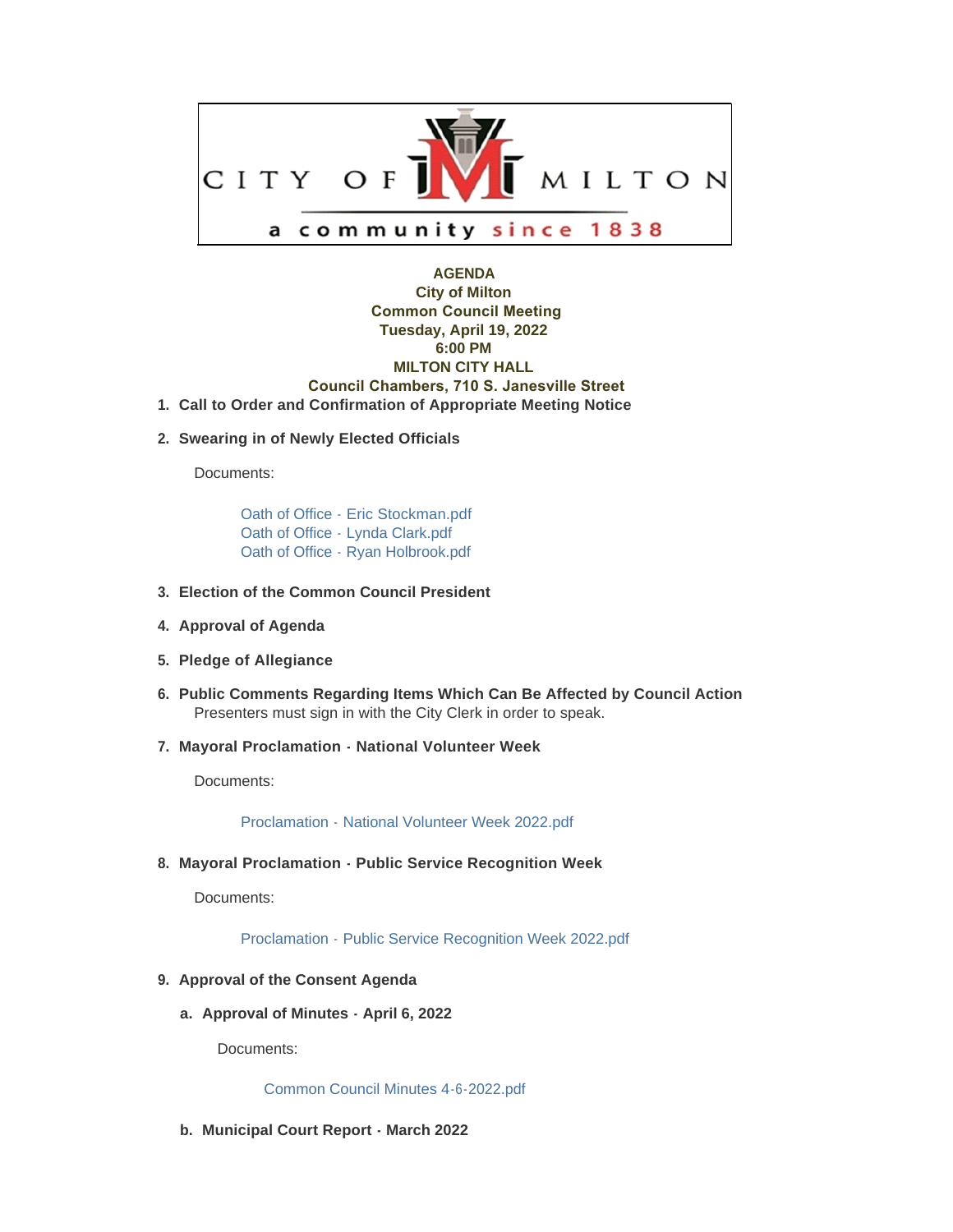Documents:

## [Municipal Court Report - March 2022.pdf](https://www.milton-wi.gov/AgendaCenter/ViewFile/Item/9719?fileID=7545)

**Discussion and Possible Action Regarding the TEA Grant Agreement Amendment 10. No. 1 for the TEA Track Rail Extension for Clasen Quality Chocolates, Inc.**

Documents:

[Memo - TEA Amendment - CQC.pdf](https://www.milton-wi.gov/AgendaCenter/ViewFile/Item/9718?fileID=7544) [Amendment 1\\_Milton-Clasen TEA 3620-00-52.pdf](https://www.milton-wi.gov/AgendaCenter/ViewFile/Item/9718?fileID=7543)

**Discussion and Possible Action Regarding a 2-Lot Certified Survey Map along 11. Gateway Drive**

Documents:

[Memo - Gateway Drive 2-Lot CSM.pdf](https://www.milton-wi.gov/AgendaCenter/ViewFile/Item/9714?fileID=7537) [CSM - Gateway Drive 2-Lot CSM Capital Asset.pdf](https://www.milton-wi.gov/AgendaCenter/ViewFile/Item/9714?fileID=7564)

**Discussion and possible action on Residential Exterior Improvement Program Grant 12. Applications**

Documents:

[Memo - Residential Exterior Improvement Program.pdf](https://www.milton-wi.gov/AgendaCenter/ViewFile/Item/9716?fileID=7540)

**Discussion and Possible Action Regarding 2022 Sanitary Sewer Televising Bid 13. Award**

Documents:

[Memo - Sewer Televising Bid.pdf](https://www.milton-wi.gov/AgendaCenter/ViewFile/Item/9717?fileID=7541) [Televising Bid Tabulation.pdf](https://www.milton-wi.gov/AgendaCenter/ViewFile/Item/9717?fileID=7542)

**Discussion and Possible Action Regarding Purchase of Radar Signs 14.**

Documents:

[Memo - Radar Signs.pdf](https://www.milton-wi.gov/AgendaCenter/ViewFile/Item/9715?fileID=7539) [Radar Signs Quote.pdf](https://www.milton-wi.gov/AgendaCenter/ViewFile/Item/9715?fileID=7538)

## **Discussion and Possible Action on Resolution 2022-11 Regarding a 2021 Budget 15. Finalization Amendment**

Documents:

[Memo - 2021 Budget Amendment - Resolution 2022-11.pdf](https://www.milton-wi.gov/AgendaCenter/ViewFile/Item/9713?fileID=7534) [Resolution 2022-11 Resolution Amending the City of Milton 2021 Annual](https://www.milton-wi.gov/AgendaCenter/ViewFile/Item/9713?fileID=7535)  Budget.pdf

## **Review of March 2022 Financial Statements 16.**

Documents:

[Monthly 1 - Cash Report.pdf](https://www.milton-wi.gov/AgendaCenter/ViewFile/Item/9720?fileID=7546) [Monthly 2 - Check Register.pdf](https://www.milton-wi.gov/AgendaCenter/ViewFile/Item/9720?fileID=7547)